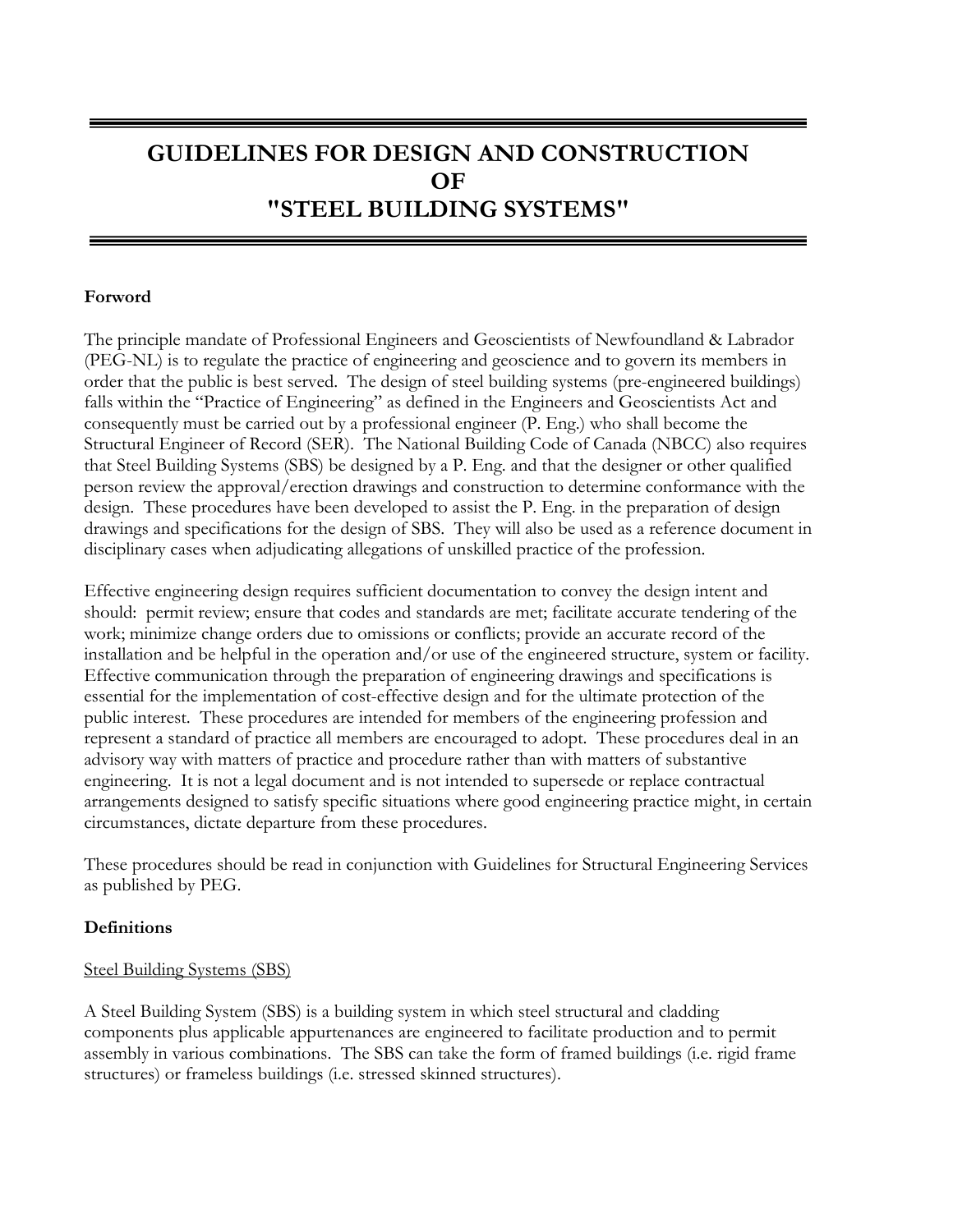#### Structural Engineer of Record (SER)

The professional engineer who produces and is responsible for the structural design documents which are issued for construction.

## **Responsibilities of the SER**

Some of the duties of that the Structural Engineer of Record (SER) may be professionally responsible for, on behalf of the owner, include:

- ♦ the preparation of the structural design specifications for the SBS
- ♦ the review of the SBS approval/erection drawings for conformance with the design specifications
- ♦ review of the SBS construction to determine conformance with the design specifications

### **Procedures**

In carrying out these responsibilities the SER should use the following procedures as a guideline in preparing contract documents:

- ♦ If there is no SER acting on behalf of the building owner or contractors, the SBS manufacturer shall become the SER and will be responsible to ensure that all changes to environmental, seismic and occupancy loads applied to the SBS meet the requirements of the NBCC for the SBS location.
- ♦ The SER completes and stamps design specifications and drawings, which clearly define all the design criteria required by the SBS manufacturer. These include snow loads, occupancy loads, wind pressures, seismic parameters, dead loads, crane loads, equipment loads, deflection limits and any other parameters which may affect the design of the SBS.
- ♦ The SER shall specify that the SBS manufacturer provide a Certificate of Design and Manufacturing Conformance, to CSA Standard A660-M. This certificate shall be dated, signed and sealed by a professional engineer licensed to practice in the Province of Newfoundland and Labrador.
- ♦ The SER shall also specify the warranty period required for the various structural components of the building system.
- ♦ The SER reviews the approval/erection drawings, but only after they have been stamped by the contractor, stating that he/she has reviewed them for compliance with the contract documents. The SBS approval/erection drawings must also be sealed by a professional engineer licensed to practice in the Province of Newfoundland and Labrador.
- ♦ Changes to loading or structural components to the SBS prior to approval/erection drawing review must be approved by the SBS manufacturer in writing. Proposed changes during